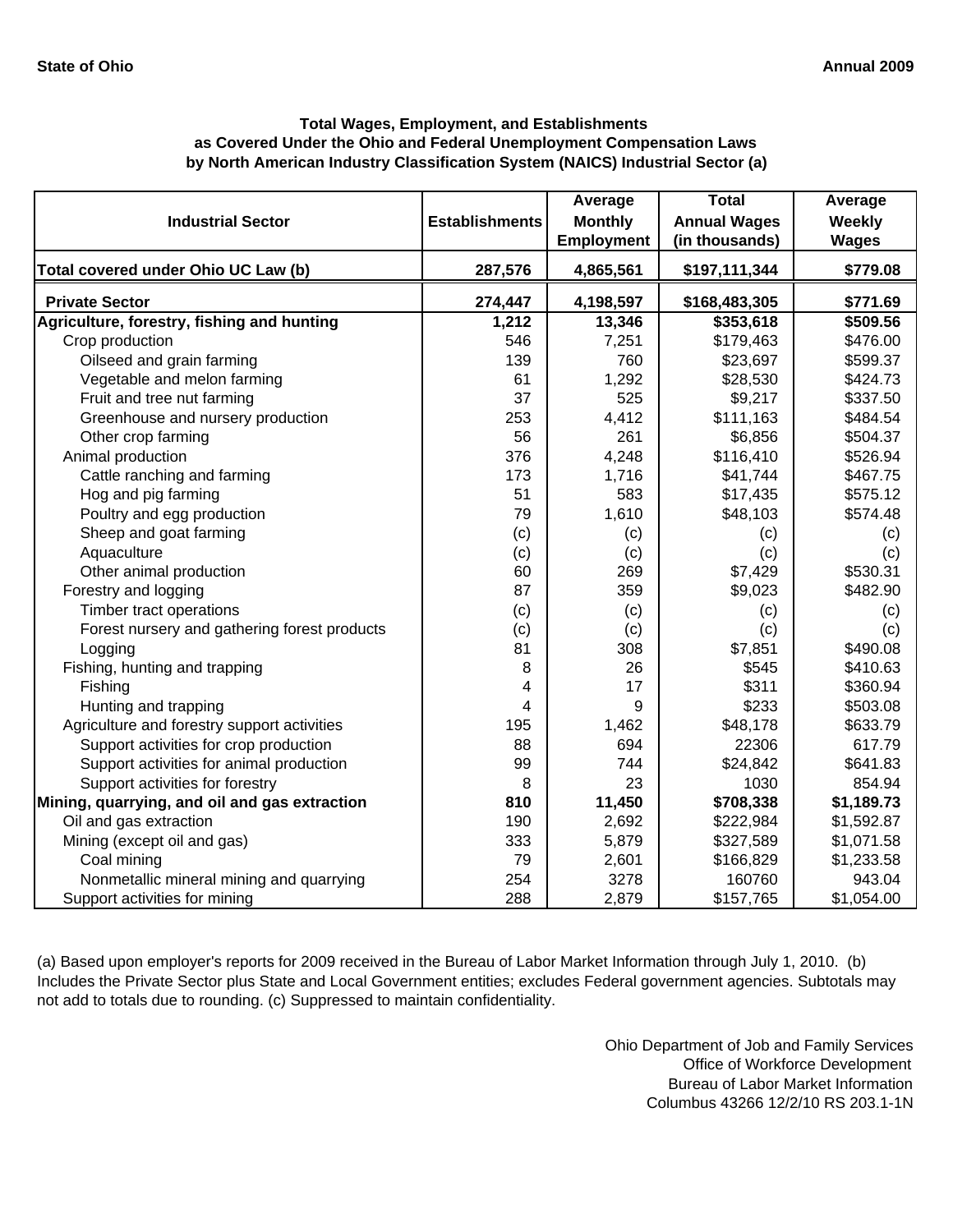|                                               |                       | Average        | <b>Total</b>        | Average      |
|-----------------------------------------------|-----------------------|----------------|---------------------|--------------|
| <b>Industrial Sector</b>                      | <b>Establishments</b> | <b>Monthly</b> | <b>Annual Wages</b> | Weekly       |
|                                               |                       | Employment     | (in thousands)      | <b>Wages</b> |
| <b>Utilities</b>                              | 545                   | 21,309         | \$1,702,387         | \$1,536.35   |
| <b>Utilities</b>                              | 545                   | 21,309         | \$1,702,387         | \$1,536.35   |
| Power generation and supply                   | 311                   | 16,416         | \$1,386,445         | \$1,624.19   |
| Natural gas distribution                      | 127                   | 3,816          | \$264,507           | \$1,332.90   |
| Water, sewage and other systems               | 107                   | 1,077          | \$51,436            | \$918.29     |
| <b>Construction</b>                           | 25,510                | 181,011        | \$8,535,265         | \$906.79     |
| Construction of buildings                     | 7,238                 | 41,547         | \$2,006,903         | \$928.92     |
| Residential building construction             | 5,447                 | 17,384         | \$664,833           | \$735.46     |
| Nonresidential building construction          | 1,791                 | 24,163         | \$1,342,069         | \$1,068.13   |
| Heavy and civil engineering construction      | 1,439                 | 22,030         | \$1,426,315         | \$1,245.06   |
| Utility system construction                   | 661                   | 11,567         | \$736,455           | \$1,224.44   |
| Land subdivision                              | 216                   | 787            | \$44,832            | \$1,095.25   |
| Highway, street, and bridge construction      | 386                   | 8,437          | \$570,351           | \$1,300.02   |
| Other heavy construction                      | 176                   | 1,240          | \$74,677            | \$1,158.62   |
| Specialty trade contractors                   | 16,834                | 117,433        | \$5,102,047         | \$835.50     |
| Building foundation and exterior contractors  | 3,933                 | 24,216         | \$946,784           | \$751.88     |
| Building equipment contractors                | 5,987                 | 57,710         | \$2,737,527         | \$912.23     |
| Building finishing contractors                | 3,859                 | 18,916         | \$716,419           | \$728.35     |
| Other specialty trade contractors             | 3,055                 | 16,592         | \$701,316           | \$812.83     |
| Manufacturing                                 | 16,922                | 629,438        | \$32,246,200        | \$985.19     |
| Food manufacturing                            | 1,030                 | 53,200         | \$2,404,582         | \$869.21     |
| Animal food manufacturing                     | 80                    | 2,698          | \$144,042           | \$1,026.73   |
| Grain and oilseed milling                     | 36                    | 1551           | 92658               | 1149.17      |
| Sugar and confectionery product manufacturing | 85                    | 2035           | 55130               | 520.9        |
| Fruit and vegetable preserving and specialty  | 73                    | 11,518         | \$559,437           | \$934.08     |
| Dairy product manufacturing                   | 71                    | 7,409          | \$470,117           | \$1,220.31   |
| Animal slaughtering and processing            | 156                   | 9,052          | \$336,316           | \$714.48     |
| Seafood product preparation and packaging     | 3                     | 26             | 583                 | 428.23       |
| Bakeries and tortilla manufacturing           | 414                   | 12,251         | \$440,743           | \$691.83     |
| Other food manufacturing                      | 113                   | 6,660          | \$305,557           | \$882.27     |
| Beverage and tobacco product manufacturing    | 95                    | 6,718          | \$339,252           | \$971.19     |
| Textile mills                                 | 77                    | 1,960          | \$100,740           | \$988.60     |
| Fiber, yarn, and thread mills                 | 4                     | 15             | \$519               | \$661.19     |
| Fabric mills                                  | 32                    | 959            | \$40,057            | \$803.04     |
| Textile and fabric finishing mills            | 40                    | 985            | \$60,165            | \$1,174.23   |

(a) Based upon employer's reports for 2009 received in the Bureau of Labor Market Information through July 1, 2010. (b) Includes the Private Sector plus State and Local Government entities; excludes Federal government agencies. Subtotals may not add to totals due to rounding. (c) Suppressed to maintain confidentiality.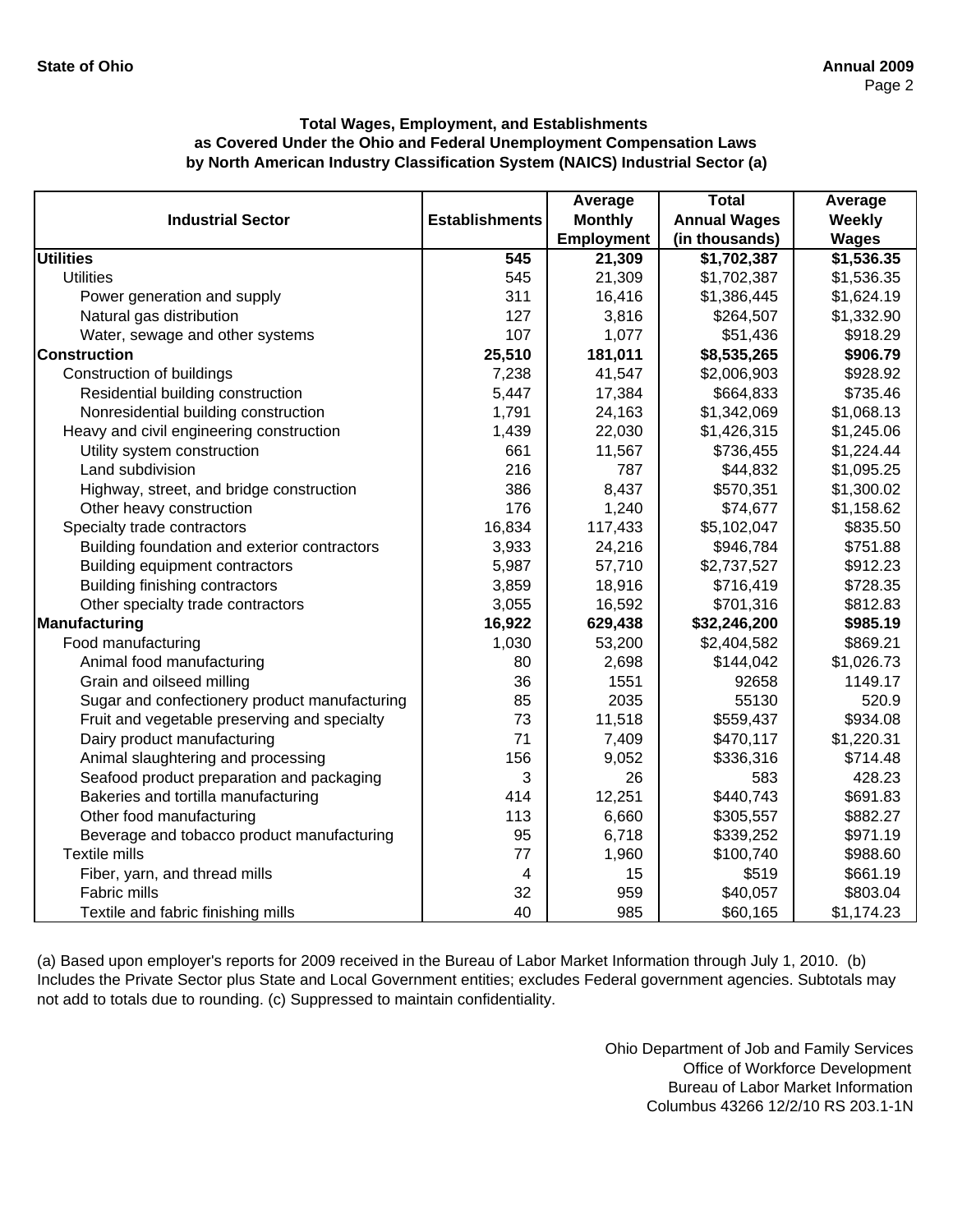|                                             |                       | Average           | <b>Total</b>        | Average      |
|---------------------------------------------|-----------------------|-------------------|---------------------|--------------|
| <b>Industrial Sector</b>                    | <b>Establishments</b> | <b>Monthly</b>    | <b>Annual Wages</b> | Weekly       |
|                                             |                       | <b>Employment</b> | (in thousands)      | <b>Wages</b> |
| Textile product mills                       | 239                   | 3,416             | \$97,412            | \$548.42     |
| Textile furnishings mills                   | 62                    | 898               | \$30,126            | \$645.04     |
| Other textile product mills                 | 177                   | 2,518             | \$67,286            | \$513.96     |
| Apparel manufacturing                       | 91                    | 2,033             | \$69,817            | \$660.56     |
| Apparel knitting mills                      | (c)                   | (c)               | (c)                 | (c)          |
| Cut and sew apparel manufacturing           | 79                    | 1,782             | \$60,199            | \$649.62     |
| Accessories and other apparel manufacturing | (c)                   | (c)               | (c)                 | (c)          |
| Leather and allied product manufacturing    | 30                    | 514               | \$12,822            | \$480.10     |
| Leather and hide tanning and finishing      | 8                     | 60                | 1639                | 529.62       |
| Footwear manufacturing                      | 3                     | 4                 | 83                  | 442.75       |
| Other leather product manufacturing         | 19                    | 451               | \$11,100            | \$473.85     |
| Wood product manufacturing                  | 648                   | 11,427            | \$373,891           | \$629.23     |
| Sawmills and wood preservation              | 113                   | 1,388             | \$41,659            | \$577.40     |
| Plywood and engineered wood product mfg.    | 60                    | 1,627             | \$57,646            | \$681.54     |
| Other wood product manufacturing            | 475                   | 8,413             | \$274,586           | \$627.67     |
| Paper manufacturing                         | 386                   | 20,511            | \$1,029,792         | \$965.54     |
| Pulp, paper, and paperboard mills           | 30                    | 3,878             | \$234,299           | \$1,161.92   |
| Converted paper product manufacturing       | 356                   | 16,633            | \$795,493           | \$919.75     |
| Printing and related support activities     | 1,491                 | 25,326            | \$1,011,514         | \$768.08     |
| Petroleum and coal products manufacturing   | 121                   | 4,319             | \$360,371           | \$1,604.67   |
| Chemical manufacturing                      | 811                   | 42,878            | \$2,826,501         | \$1,267.69   |
| Basic chemical manufacturing                | 192                   | 10,117            | \$764,206           | \$1,452.71   |
| Resin, rubber, and artificial fibers mfg.   | 116                   | 5,303             | \$349,728           | \$1,268.21   |
| Agricultural chemical manufacturing         | 52                    | 2,228             | \$205,326           | \$1,772.33   |
| Pharmaceutical and medicine manufacturing   | 38                    | 5,170             | \$333,599           | \$1,240.87   |
| Paint, coating, and adhesive manufacturing  | 124                   | 6,572             | \$390,471           | \$1,142.58   |
| Soap, cleaning compound, and toiletry mfg.  | 118                   | 8,542             | \$490,397           | \$1,104.10   |
| Other chemical product and preparation mfg. | 170                   | 4,946             | \$292,773           | \$1,138.27   |
| Plastics and rubber products manufacturing  | 947                   | 49,948            | \$2,131,011         | \$820.48     |
| Plastics product manufacturing              | 727                   | 37,241            | \$1,539,514         | \$795.00     |
| Rubber product manufacturing                | 220                   | 12,707            | \$591,497           | \$895.17     |
| Nonmetallic mineral product manufacturing   | 807                   | 24,590            | \$1,210,863         | \$946.98     |
| Clay product and refractory manufacturing   | 128                   | 4,354             | \$181,895           | \$803.37     |
| Glass and glass product manufacturing       | 104                   | 7,274             | \$371,677           | \$982.65     |
| Cement and concrete product manufacturing   | 345                   | 5,780             | \$233,613           | \$777.29     |

(a) Based upon employer's reports for 2009 received in the Bureau of Labor Market Information through July 1, 2010. (b) Includes the Private Sector plus State and Local Government entities; excludes Federal government agencies. Subtotals may not add to totals due to rounding. (c) Suppressed to maintain confidentiality.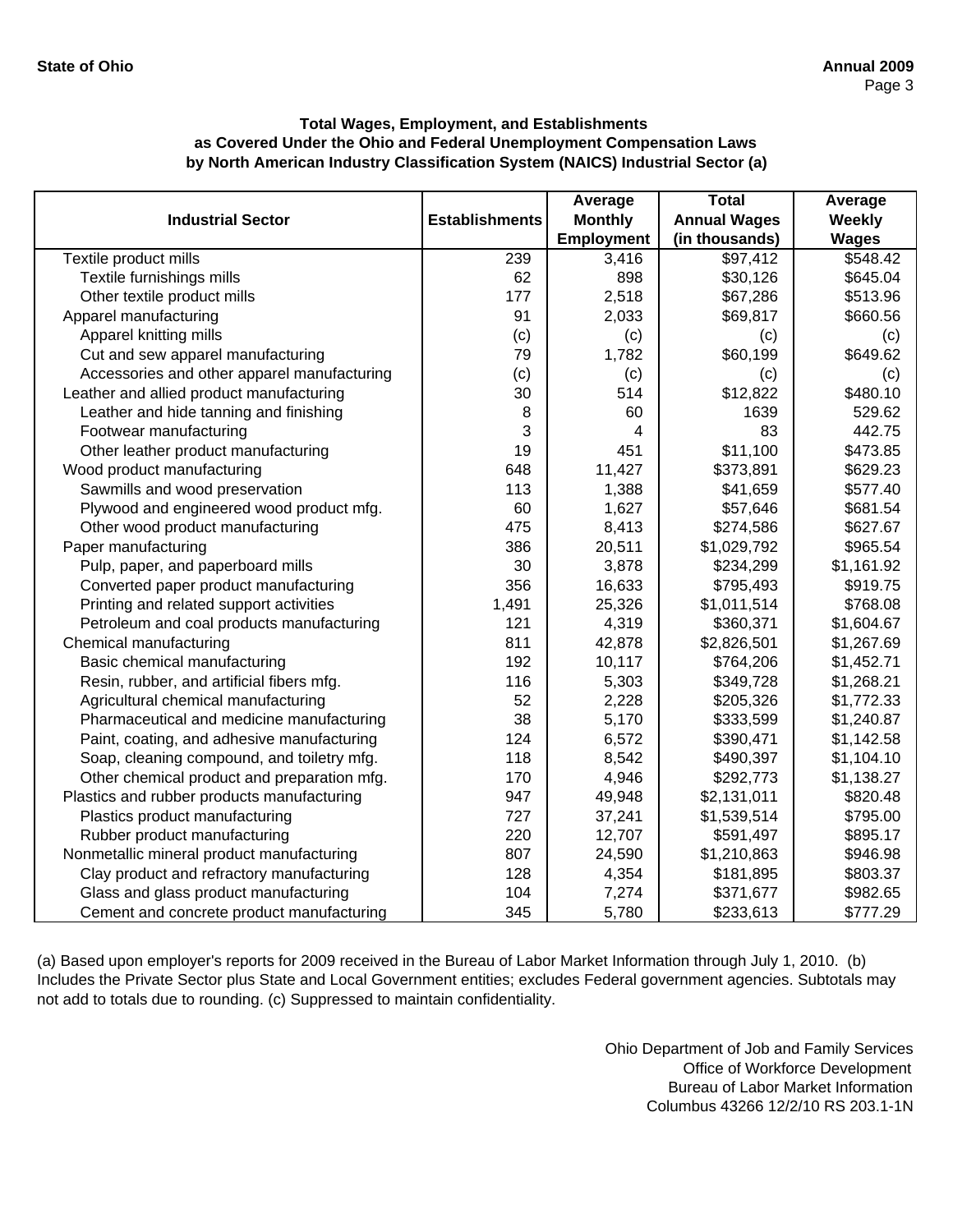|                                               |                       | Average        | <b>Total</b>        | Average       |
|-----------------------------------------------|-----------------------|----------------|---------------------|---------------|
| <b>Industrial Sector</b>                      | <b>Establishments</b> | <b>Monthly</b> | <b>Annual Wages</b> | <b>Weekly</b> |
|                                               |                       | Employment     | (in thousands)      | <b>Wages</b>  |
| Lime and gypsum product manufacturing         | 19                    | 692            | \$32,002            | \$889.23      |
| Other nonmetallic mineral products            | 211                   | 6,490          | \$391,674           | \$1,160.65    |
| Primary metal manufacturing                   | 493                   | 37,188         | \$2,058,769         | \$1,064.65    |
| Iron and steel mills and ferroalloy mfg.      | 61                    | 9,045          | \$627,457           | \$1,334.08    |
| Steel product mfg. from purchased steel       | 118                   | 7,234          | \$362,926           | \$964.79      |
| Alumina and aluminum production               | 56                    | 3,448          | \$155,714           | \$868.50      |
| Other nonferrous metal production             | 50                    | 4,615          | \$299,663           | \$1,248.85    |
| Foundries                                     | 208                   | 12,846         | \$613,008           | \$917.65      |
| Fabricated metal product manufacturing        | 3,912                 | 95,918         | \$4,622,966         | \$926.87      |
| Forging and stamping                          | 265                   | 9,892          | \$480,730           | \$934.62      |
| Cutlery and handtool manufacturing            | 93                    | 4,047          | \$172,859           | \$821.37      |
| Architectural and structural metals mfg.      | 673                   | 15,113         | \$668,936           | \$851.19      |
| Boiler, tank, and shipping container mfg.     | 117                   | 8,904          | \$566,453           | \$1,223.40    |
| Hardware manufacturing                        | 37                    | 1,014          | \$40,865            | \$774.96      |
| Spring and wire product manufacturing         | 91                    | 2,337          | \$99,929            | \$822.42      |
| Machine shops and threaded product mfg.       | 1,696                 | 21,598         | \$938,566           | \$835.69      |
| Coating, engraving, and heat treating metals  | 538                   | 11,290         | \$454,744           | \$774.60      |
| Other fabricated metal product manufacturing  | 403                   | 21,724         | \$1,199,883         | \$1,062.19    |
| Machinery manufacturing                       | 2,063                 | 68,287         | \$3,520,585         | \$991.46      |
| Ag., construction, and mining machinery mfg.  | 105                   | 4,950          | \$225,012           | \$874.15      |
| Industrial machinery manufacturing            | 272                   | 8,413          | \$442,815           | \$1,012.19    |
| Commercial and service industry machinery     | 105                   | 3,243          | \$151,487           | \$898.29      |
| HVAC and commercial refrigeration equipment   | 100                   | 7,304          | \$392,201           | \$1,032.69    |
| Metalworking machinery manufacturing          | 972                   | 19,401         | \$933,458           | \$925.29      |
| Turbine and power transmission equipment mfg. | 74                    | 4,019          | \$228,002           | \$1,091.06    |
| Other general purpose machinery manufacturing | 435                   | 20,958         | \$1,147,611         | \$1,053.06    |
| Computer and electronic product manufacturing | 577                   | 20,607         | \$1,264,531         | \$1,180.10    |
| Computer and peripheral equipment mfg.        | 26                    | 1,451          | \$87,397            | \$1,158.58    |
| Communications equipment manufacturing        | 52                    | 2,863          | \$218,521           | \$1,467.98    |
| Audio and video equipment manufacturing       | 11                    | 110            | \$4,968             | \$866.62      |
| Semiconductor and electronic component mfg.   | 186                   | 6,405          | \$378,549           | \$1,136.62    |
| Electronic instrument manufacturing           | 286                   | 9,533          | \$548,709           | \$1,106.92    |
| Magnetic media manufacturing and reproducing  | 17                    | 246            | \$26,387            | \$2,066.96    |
| Electrical equipment and appliance mfg.       | 415                   | 26,567         | \$1,391,236         | \$1,007.04    |
| Electric lighting equipment manufacturing     | 62                    | 3,064          | \$200,098           | \$1,255.98    |

(a) Based upon employer's reports for 2009 received in the Bureau of Labor Market Information through July 1, 2010. (b) Includes the Private Sector plus State and Local Government entities; excludes Federal government agencies. Subtotals may not add to totals due to rounding. (c) Suppressed to maintain confidentiality.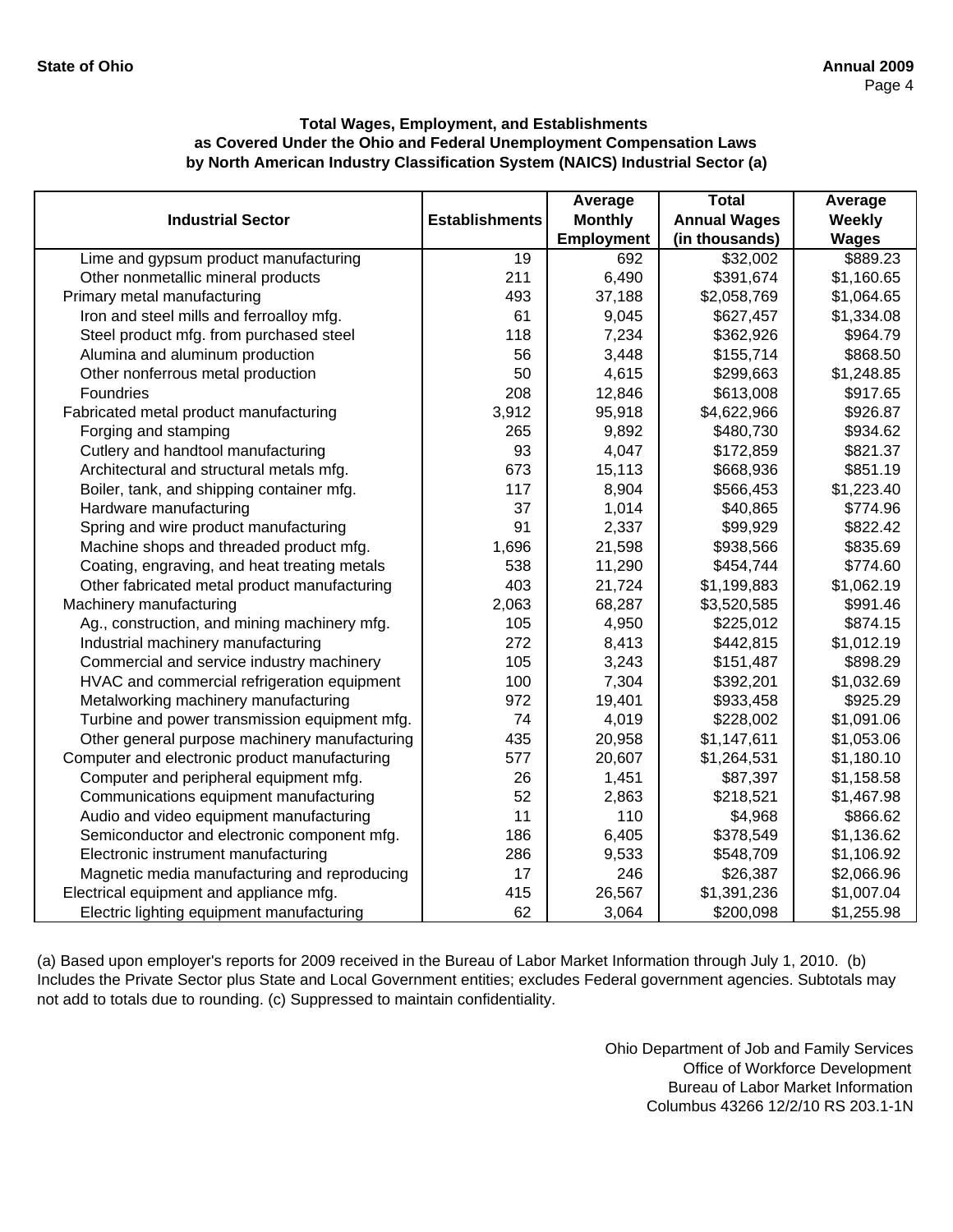|                                               |                       | Average           | <b>Total</b>        | Average      |
|-----------------------------------------------|-----------------------|-------------------|---------------------|--------------|
| <b>Industrial Sector</b>                      | <b>Establishments</b> | <b>Monthly</b>    | <b>Annual Wages</b> | Weekly       |
|                                               |                       | <b>Employment</b> | (in thousands)      | <b>Wages</b> |
| Household appliance manufacturing             | 28                    | 9,154             | \$385,102           | \$809.00     |
| Electrical equipment manufacturing            | 193                   | 8,539             | \$526,217           | \$1,185.17   |
| Other electrical equipment and component mfg. | 131                   | 5,811             | \$279,819           | \$926.04     |
| Transportation equipment manufacturing        | 841                   | 96,064            | \$5,904,204         | \$1,181.94   |
| Motor vehicle manufacturing                   | 31                    | 16,718            | \$1,230,444         | \$1,415.40   |
| Motor vehicle body and trailer manufacturing  | 107                   | 5,202             | \$207,550           | \$767.23     |
| Motor vehicle parts manufacturing             | 519                   | 54,633            | \$2,922,478         | \$1,028.71   |
| Aerospace product and parts manufacturing     | 120                   | 15,992            | \$1,340,493         | \$1,611.98   |
| Railroad rolling stock manufacturing          | 13                    | 264               | \$10,707            | \$778.69     |
| Ship and boat building                        | 19                    | 232               | \$8,375             | \$695.00     |
| Other transportation equipment manufacturing  | 30                    | 3,023             | \$184,156           | \$1,171.48   |
| Furniture and related product manufacturing   | 736                   | 16,341            | \$615,154           | \$723.92     |
| Household and institutional furniture mfg.    | 536                   | 11,945            | \$436,266           | \$702.38     |
| Office furniture and fixtures manufacturing   | 176                   | 3,699             | \$149,663           | \$778.17     |
| Other furniture related product manufacturing | 24                    | 698               | \$29,224            | \$804.87     |
| Miscellaneous manufacturing                   | 1,116                 | 21,630            | \$900,189           | \$800.35     |
| Medical equipment and supplies manufacturing  | 425                   | 9,843             | \$438,642           | \$857.02     |
| Other miscellaneous manufacturing             | 691                   | 11,787            | \$461,547           | \$753.04     |
| <b>Wholesale trade</b>                        | 22,983                | 220,734           | \$12,509,068        | \$1,089.81   |
| Merchant wholesalers, durable goods           | 10,902                | 119,308           | \$6,466,181         | \$1,042.25   |
| Motor vehicle and parts merchant wholesalers  | 890                   | 13,370            | \$569,897           | \$819.73     |
| Furniture and furnishing merchant wholesalers | 285                   | 2,705             | \$130,584           | \$928.48     |
| Lumber and const. supply merchant wholesalers | 737                   | 6,431             | \$298,443           | \$892.46     |
| Commercial equip. merchant wholesalers        | 2,037                 | 24,038            | \$1,713,235         | \$1,370.63   |
| Metal and mineral merchant wholesalers        | 599                   | 8,780             | \$468,986           | \$1,027.17   |
| Electric goods merchant wholesalers           | 1,141                 | 11,936            | \$690,838           | \$1,113.08   |
| Hardware and plumbing merchant wholesalers    | 837                   | 10,069            | \$509,448           | \$973.04     |
| Machinery and supply merchant wholesalers     | 3,205                 | 30,503            | \$1,604,114         | \$1,011.33   |
| Misc. durable goods merchant wholesalers      | 1,172                 | 11,478            | \$480,636           | \$805.29     |
| Merchant wholesalers, nondurable goods        | 4,651                 | 73,202            | \$3,974,959         | \$1,044.25   |
| Paper and paper product merchant wholesalers  | 494                   | 5,835             | \$353,651           | \$1,165.54   |
| Druggists' goods merchant wholesalers         | 426                   | 8,171             | \$621,305           | \$1,462.21   |
| Apparel and piece goods merchant wholesalers  | 208                   | 1,769             | \$81,340            | \$884.13     |
| Grocery and Related Product Wholesalers       | 1,102                 | 24,876            | \$1,148,315         | \$887.73     |
| Farm product raw material merch. whls.        | 234                   | 2,985             | \$118,225           | \$761.71     |

(a) Based upon employer's reports for 2009 received in the Bureau of Labor Market Information through July 1, 2010. (b) Includes the Private Sector plus State and Local Government entities; excludes Federal government agencies. Subtotals may not add to totals due to rounding. (c) Suppressed to maintain confidentiality.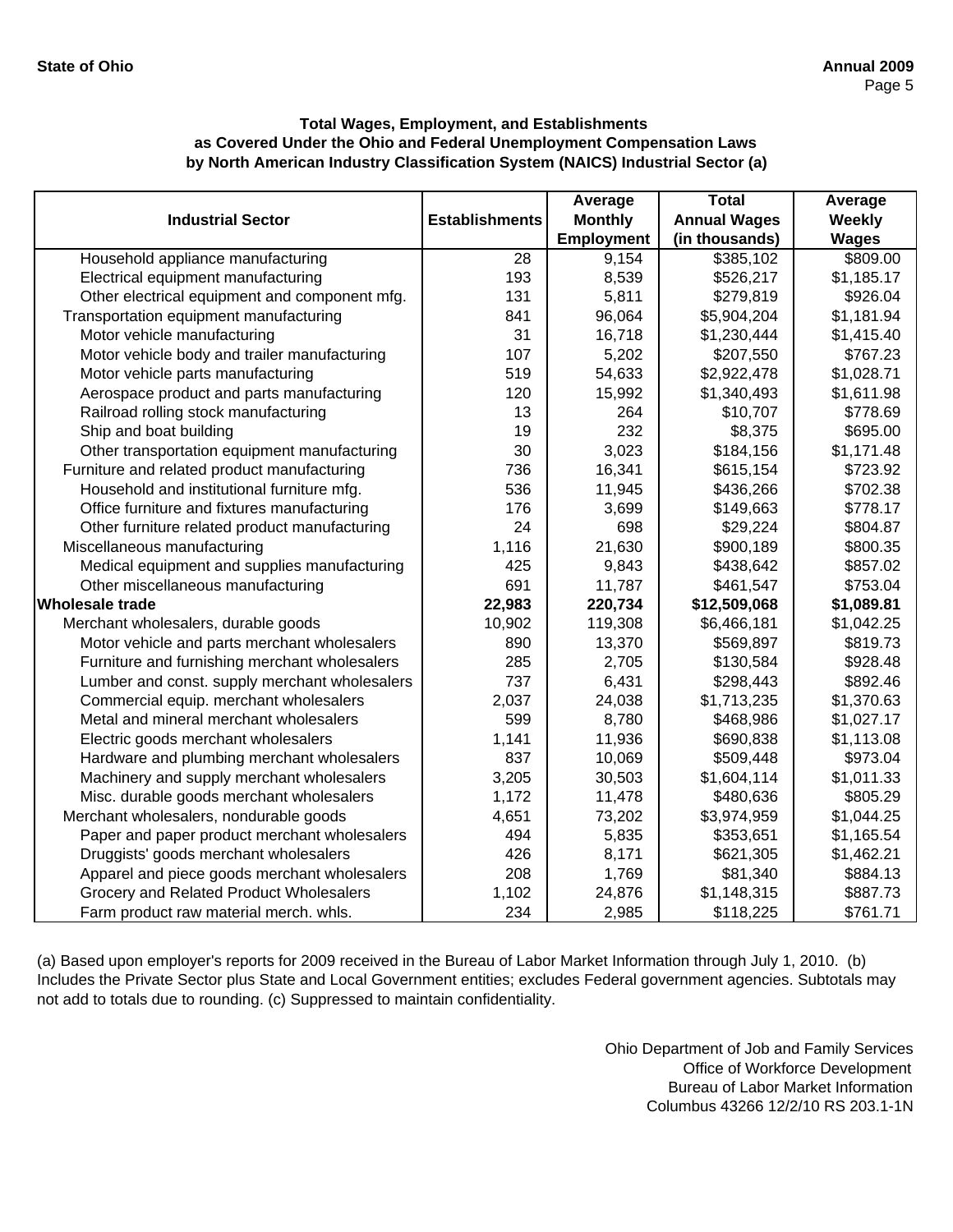|                                               |                       | Average           | <b>Total</b>        | Average      |
|-----------------------------------------------|-----------------------|-------------------|---------------------|--------------|
| <b>Industrial Sector</b>                      | <b>Establishments</b> | <b>Monthly</b>    | <b>Annual Wages</b> | Weekly       |
|                                               |                       | <b>Employment</b> | (in thousands)      | <b>Wages</b> |
| Chemical merchant wholesalers                 | 779                   | 8,155             | \$566,621           | \$1,336.19   |
| Petroleum merchant wholesalers                | 299                   | 3,257             | \$193,279           | \$1,141.12   |
| Alcoholic beverage merchant wholesalers       | 142                   | 5,297             | \$265,111           | \$962.52     |
| Misc. nondurable goods merchant wholesalers   | 968                   | 12,857            | \$627,113           | \$938.00     |
| Electronic markets and agents and brokers     | 7,430                 | 28,224            | \$2,067,928         | \$1,409.02   |
| <b>Retail trade</b>                           | 37,238                | 560,598           | \$13,247,947        | \$454.46     |
| Motor vehicle and parts dealers               | 4,567                 | 66,542            | \$2,372,422         | \$685.63     |
| Automobile dealers                            | 1,876                 | 40,238            | \$1,599,587         | \$764.48     |
| Other motor vehicle dealers                   | 484                   | 4,121             | \$134,292           | \$626.69     |
| Auto parts, accessories, and tire stores      | 2,207                 | 22,183            | \$638,544           | \$553.58     |
| Furniture and home furnishings stores         | 1,744                 | 14,049            | \$396,744           | \$543.08     |
| Furniture stores                              | 720                   | 7,380             | \$228,569           | \$595.58     |
| Home furnishings stores                       | 1,024                 | 6,669             | \$168,175           | \$484.98     |
| Electronics and appliance stores              | 1,825                 | 17,408            | \$602,681           | \$665.79     |
| Building material and garden supply stores    | 3,017                 | 46,410            | \$1,277,968         | \$529.54     |
| Building material and supplies dealers        | 2,223                 | 39,538            | \$1,105,278         | \$537.60     |
| Lawn and garden equipment and supplies stores | 794                   | 6,873             | \$172,690           | \$483.21     |
| Food and beverage stores                      | 5,205                 | 105,941           | \$2,079,126         | \$377.40     |
| Grocery stores                                | 3,347                 | 93,921            | \$1,849,442         | \$378.67     |
| Specialty food stores                         | 825                   | 7,387             | \$160,273           | \$417.27     |
| Beer, wine, and liquor stores                 | 1,033                 | 4,633             | \$69,411            | \$288.13     |
| Health and personal care stores               | 3,507                 | 37,659            | \$1,193,998         | \$609.71     |
| <b>Gasoline stations</b>                      | 3,851                 | 32,991            | \$571,894           | \$333.37     |
| Clothing and clothing accessories stores      | 4,089                 | 43,141            | \$770,183           | \$343.33     |
| Clothing stores                               | 2,526                 | 32,584            | \$525,615           | \$310.21     |
| Shoe stores                                   | 713                   | 5,556             | \$116,005           | \$401.52     |
| Jewelry, luggage, and leather goods stores    | 851                   | 5,001             | \$128,563           | \$494.37     |
| Sporting goods, hobby, book, and music stores | 2,109                 | 22,626            | \$389,741           | \$331.27     |
| Sporting goods and musical instrument stores  | 1,629                 | 17,517            | \$298,125           | \$327.29     |
| Book, periodical, and music stores            | 480                   | 5,108             | \$91,616            | \$344.90     |
| General merchandise stores                    | 2,146                 | 121,182           | \$2,270,340         | \$360.29     |
| Department stores                             | 474                   | 48,324            | \$816,145           | \$324.79     |
| Other general merchandise stores              | 1,671                 | 72,858            | \$1,454,195         | \$383.83     |
| Miscellaneous store retailers                 | 4,030                 | 29,844            | \$580,733           | \$374.21     |
| Florists                                      | 699                   | 3,307             | \$47,353            | \$275.33     |

(a) Based upon employer's reports for 2009 received in the Bureau of Labor Market Information through July 1, 2010. (b) Includes the Private Sector plus State and Local Government entities; excludes Federal government agencies. Subtotals may not add to totals due to rounding. (c) Suppressed to maintain confidentiality.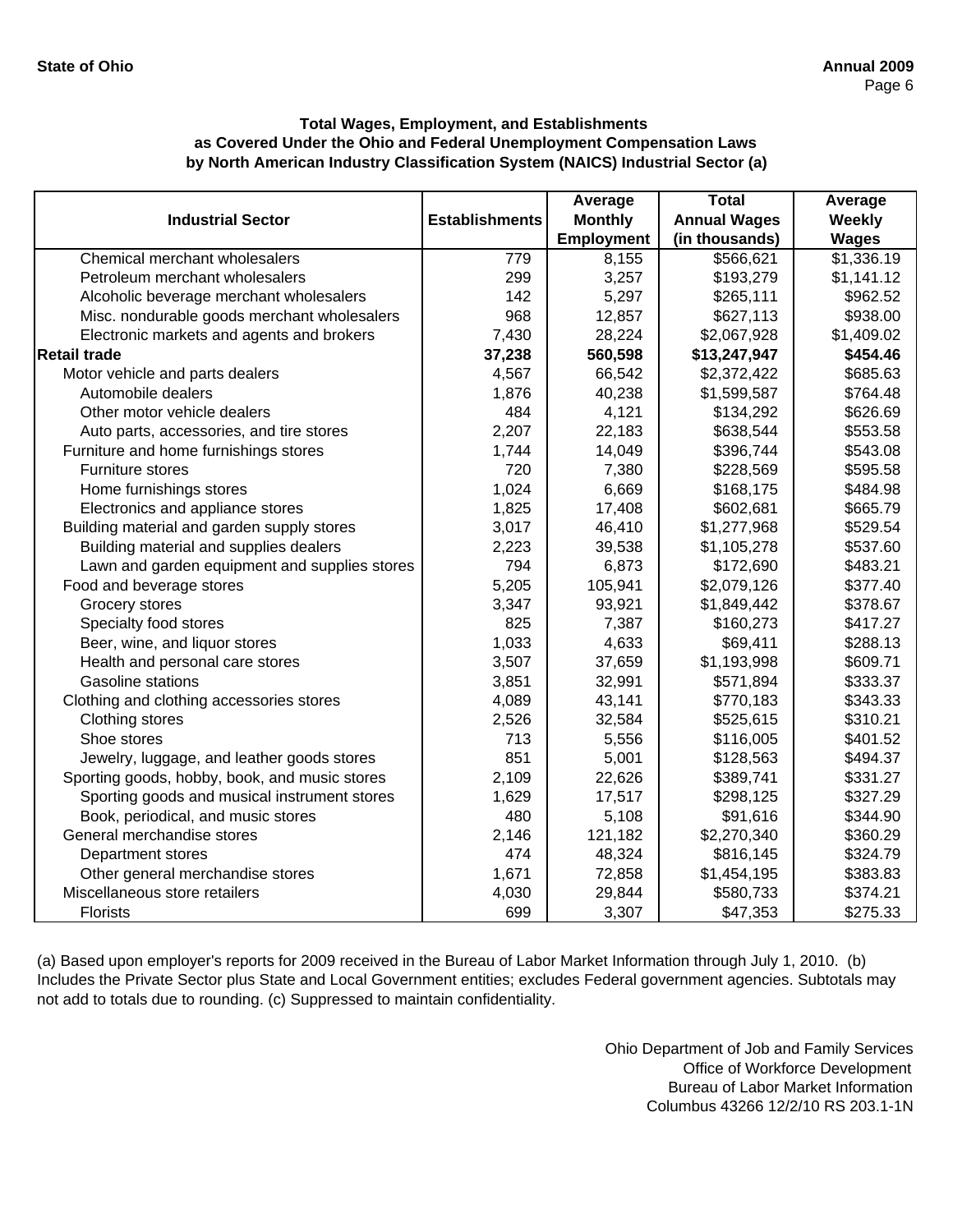|                                              |                       | Average           | <b>Total</b>        | Average       |
|----------------------------------------------|-----------------------|-------------------|---------------------|---------------|
| <b>Industrial Sector</b>                     | <b>Establishments</b> | <b>Monthly</b>    | <b>Annual Wages</b> | <b>Weekly</b> |
|                                              |                       | <b>Employment</b> | (in thousands)      | <b>Wages</b>  |
| Office supplies, stationery, and gift stores | 1,304                 | 10,929            | \$233,303           | \$410.52      |
| Used merchandise stores                      | 520                   | 5,223             | \$87,120            | \$320.77      |
| Other miscellaneous store retailers          | 1,507                 | 10,385            | \$212,957           | \$394.37      |
| Nonstore retailers                           | 1,149                 | 22,806            | \$742,119           | \$625.77      |
| Electronic shopping and mail-order houses    | 474                   | 13,109            | \$456,548           | \$669.75      |
| Vending machine operators                    | 274                   | 6,074             | \$149,502           | \$473.33      |
| Direct selling establishments                | 402                   | 3,623             | \$136,069           | \$722.21      |
| <b>Transportation and warehousing</b>        | 7,703                 | 158,243           | \$6,722,943         | \$817.02      |
| Air transportation                           | 145                   | 11,265            | \$772,102           | \$1,318.08    |
| Scheduled air transportation                 | 58                    | 5,848             | \$272,551           | \$896.21      |
| Nonscheduled air transportation              | 87                    | 5,417             | \$499,551           | \$1,773.58    |
| Rail transportation                          | (c)                   | (c)               | (c)                 | (c)           |
| Water transportation                         | 35                    | 505               | \$30,354            | \$1,155.69    |
| Sea, coastal, and Great Lakes transportation | 20                    | 354               | \$22,570            | \$1,227.81    |
| Inland water transportation                  | 15                    | 152               | \$7,784             | \$987.52      |
| Truck transportation                         | 4,507                 | 61,234            | \$2,503,029         | \$786.10      |
| General freight trucking                     | 2,944                 | 47,692            | \$1,981,764         | \$799.10      |
| Specialized freight trucking                 | 1,563                 | 13,541            | \$521,265           | \$740.29      |
| Transit and ground passenger transportation  | 386                   | 8,236             | \$170,408           | \$397.90      |
| Urban transit systems                        | (c)                   | (c)               | (c)                 | (c)           |
| Interurban and rural bus transportation      | (c)                   | (c)               | (c)                 | (c)           |
| Taxi and limousine service                   | 152                   | 1,244             | \$20,903            | \$323.13      |
| School and employee bus transportation       | 65                    | 3,812             | \$81,589            | \$411.60      |
| Charter bus industry                         | 46                    | 987               | \$23,132            | \$450.60      |
| Other ground passenger transportation        | 106                   | 1,693             | \$32,683            | \$371.29      |
| Pipeline transportation                      | 98                    | 1,001             | \$88,604            | \$1,701.65    |
| Pipeline transportation of crude oil         | 18                    | 418               | \$37,494            | \$1,724.96    |
| Pipeline transportation of natural gas       | 40                    | 347               | \$27,082            | \$1,502.71    |
| Other pipeline transportation                | 40                    | 237               | \$24,028            | \$1,951.77    |
| Scenic and sightseeing transportation        | 30                    | 225               | \$5,131             | \$438.54      |
| Scenic and sightseeing transportation, land  | 12                    | 151               | \$3,781             | \$482.06      |
| Scenic and sightseeing transportation, water | (c)                   | (c)               | (c)                 | (c)           |
| Scenic and sightseeing transportation, other | (c)                   | (c)               | (c)                 | (c)           |
| Support activities for transportation        | 1,291                 | 16,938            | \$670,070           | \$760.77      |
| Support activities for air transportation    | 168                   | 3,322             | \$137,857           | \$798.02      |

(a) Based upon employer's reports for 2009 received in the Bureau of Labor Market Information through July 1, 2010. (b) Includes the Private Sector plus State and Local Government entities; excludes Federal government agencies. Subtotals may not add to totals due to rounding. (c) Suppressed to maintain confidentiality.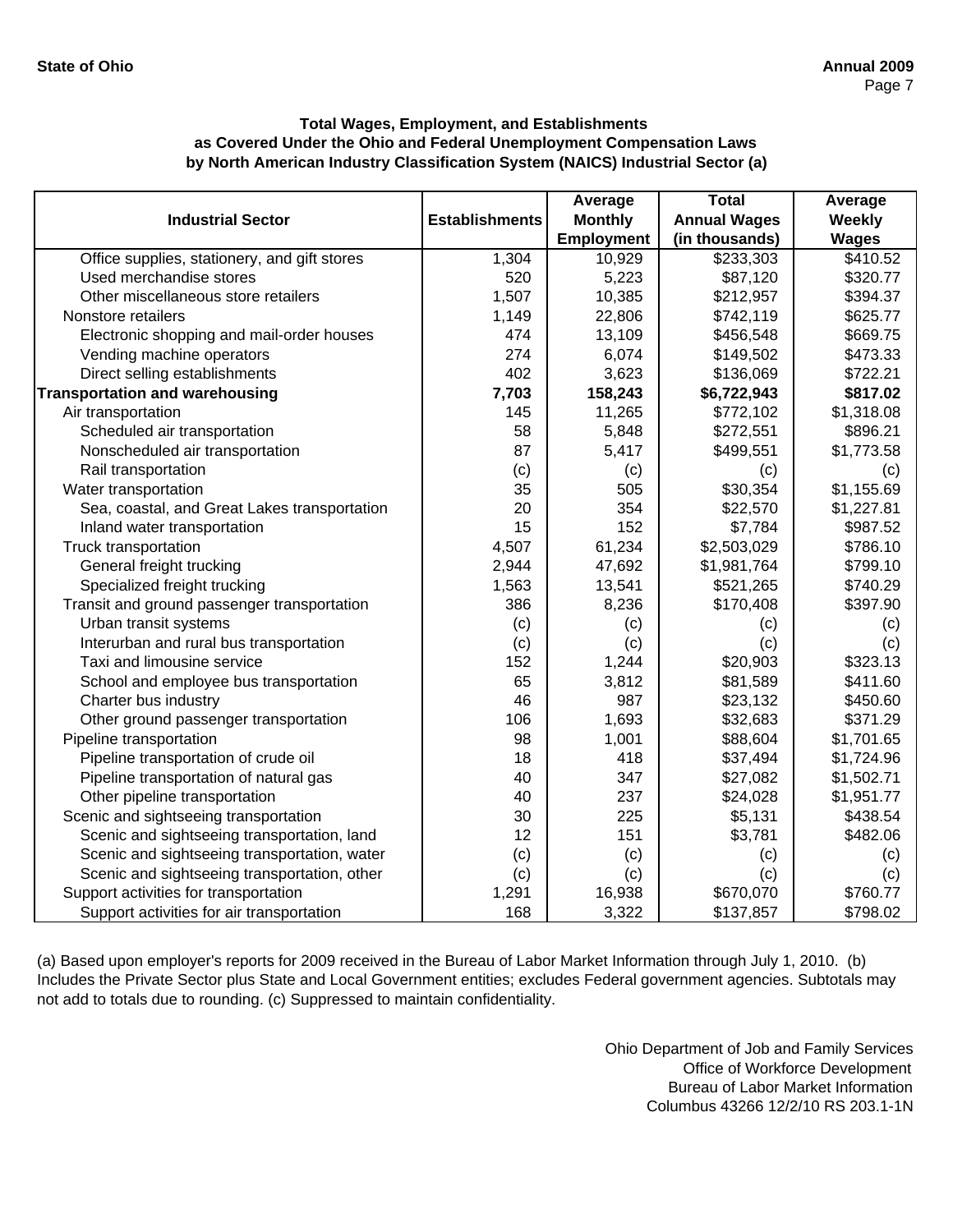|                                               |                       | Average           | <b>Total</b>        | Average      |
|-----------------------------------------------|-----------------------|-------------------|---------------------|--------------|
| <b>Industrial Sector</b>                      | <b>Establishments</b> | <b>Monthly</b>    | <b>Annual Wages</b> | Weekly       |
|                                               |                       | <b>Employment</b> | (in thousands)      | <b>Wages</b> |
| Support activities for rail transportation    | 57                    | 1,005             | \$31,867            | \$610.08     |
| Support activities for water transportation   | 39                    | 830               | \$35,470            | \$821.90     |
| Support activities for road transportation    | 378                   | 2,638             | \$73,943            | \$539.12     |
| Freight transportation arrangement            | 517                   | 7,267             | \$336,234           | \$889.81     |
| Other support activities for transportation   | 133                   | 1,877             | \$54,700            | \$560.35     |
| Postal service                                | (c)                   | (c)               | (c)                 | (c)          |
| Couriers and messengers                       | 504                   | 23,798            | \$1,095,627         | \$885.37     |
| Couriers and express delivery services        | 302                   | 22,762            | \$1,062,149         | \$897.35     |
| Local messengers and local delivery           | 202                   | 1,035             | \$33,479            | \$621.90     |
| Warehousing and storage                       | 701                   | 35,017            | \$1,386,642         | \$761.52     |
| Information                                   | 4,191                 | 80,750            | \$4,428,203         | \$1,054.58   |
| Publishing industries (except internet)       | 1,166                 | 28,559            | \$1,551,905         | \$1,045.00   |
| Newspaper, book, and directory publishers     | 739                   | 23,866            | \$1,189,426         | \$958.42     |
| Software publishers                           | 428                   | 4,693             | \$362,479           | \$1,485.25   |
| Motion picture and sound recording industries | 504                   | 5,540             | \$102,001           | \$354.10     |
| Motion picture and video industries           | 451                   | 5,319             | \$92,823            | \$335.58     |
| Sound recording industries                    | 53                    | 220               | \$9,178             | \$801.10     |
| Broadcasting (except internet)                | 268                   | 7,164             | \$360,959           | \$968.98     |
| Radio and television broadcasting             | 224                   | 6,731             | \$343,114           | \$980.23     |
| Cable and other subscription programming      | 44                    | 432               | \$17,845            | \$793.75     |
| Telecommunications                            | 1,621                 | 29,856            | \$1,803,689         | \$1,161.79   |
| Wired telecommunications carriers             | 1,011                 | 22,216            | \$1,325,957         | \$1,147.79   |
| Wireless telecommunications carriers          | 271                   | 3,586             | \$221,893           | \$1,189.85   |
| Satellite telecommunications                  | 16                    | 39                | \$3,561             | \$1,771.17   |
| Other telecommunications                      | 322                   | 4,015             | \$252,277           | \$1,208.27   |
| Data processing, hosting and related services | 354                   | 4,368             | \$239,365           | \$1,053.77   |
| Other information services                    | 279                   | 5,263             | \$370,283           | \$1,352.90   |
| <b>Finance and insurance</b>                  | 17,857                | 210,812           | \$12,415,328        | \$1,132.56   |
| Monetary authorities - central bank           | (c)                   | (c)               | (c)                 | (c)          |
| Credit intermediation and related activities  | 7,330                 | 95,418            | \$4,724,379         | \$952.17     |
| Depository credit intermediation              | 4,698                 | 62,806            | \$3,109,156         | \$952.00     |
| Nondepository credit intermediation           | 1,344                 | 20,522            | \$1,078,531         | \$1,010.69   |
| Activities related to credit intermediation   | 1,289                 | 12,090            | \$536,693           | \$853.69     |
| Securities, commodity contracts, investments  | 3334                  | 15733             | 1671461             | 2043.02      |
| Securities and commodity contracts brokerage  | 1,774                 | 9,631             | \$1,091,598         | \$2,179.75   |

(a) Based upon employer's reports for 2009 received in the Bureau of Labor Market Information through July 1, 2010. (b) Includes the Private Sector plus State and Local Government entities; excludes Federal government agencies. Subtotals may not add to totals due to rounding. (c) Suppressed to maintain confidentiality.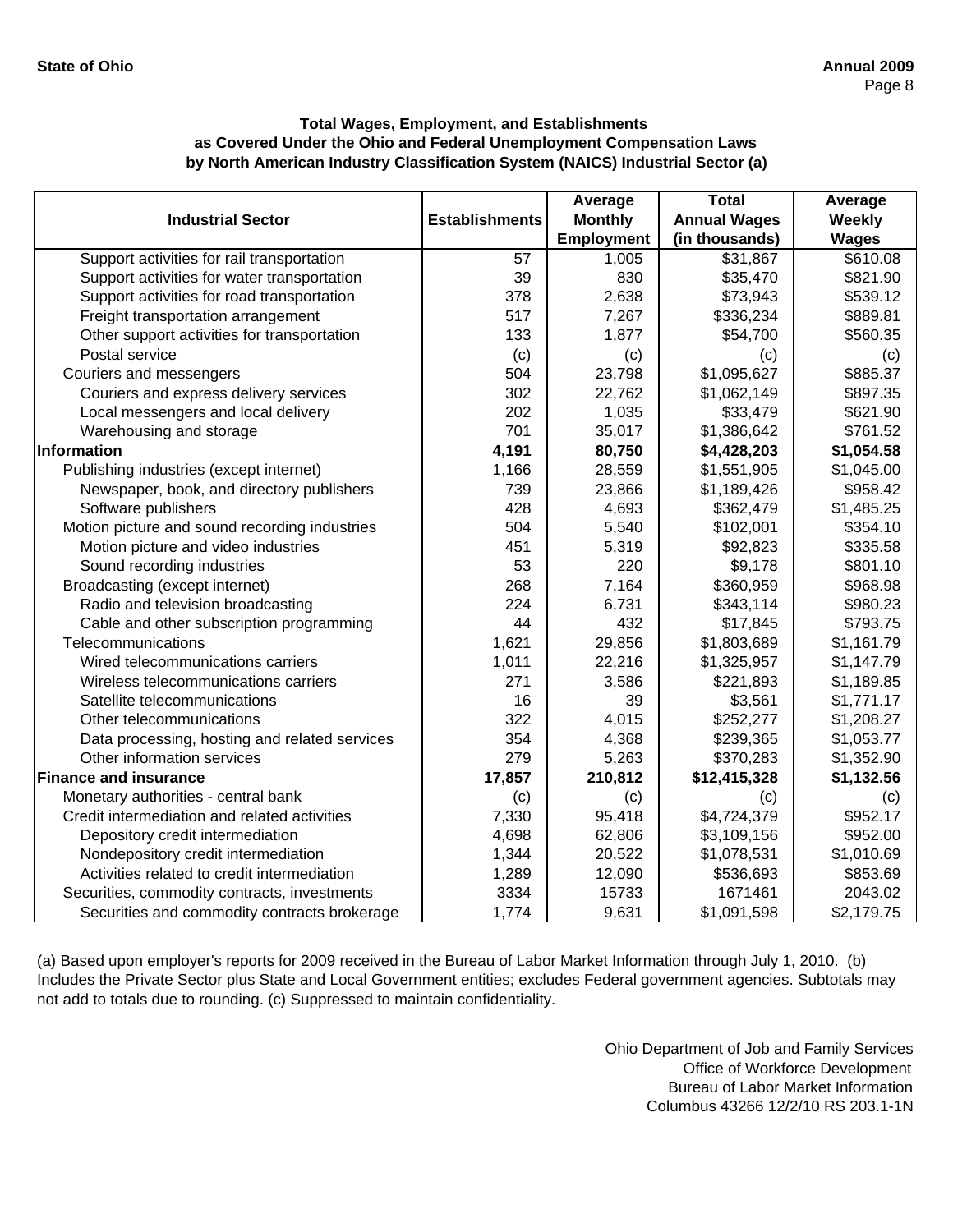|                                                |                       | Average           | <b>Total</b>        | Average      |
|------------------------------------------------|-----------------------|-------------------|---------------------|--------------|
| <b>Industrial Sector</b>                       | <b>Establishments</b> | <b>Monthly</b>    | <b>Annual Wages</b> | Weekly       |
|                                                |                       | <b>Employment</b> | (in thousands)      | <b>Wages</b> |
| Securities and commodity exchanges             | 6                     | 12                | \$774               | \$1,249.31   |
| Other financial investment activities          | 1,554                 | 6,091             | \$579,089           | \$1,828.37   |
| Insurance carriers and related activities      | 7,054                 | 97,717            | \$5,875,844         | \$1,156.37   |
| Insurance carriers                             | 1,351                 | 63,633            | \$4,138,162         | \$1,250.62   |
| Insurance agencies, brokerages, and related    | 5,702                 | 34,083            | \$1,737,682         | \$980.44     |
| Funds, trusts, and other financial vehicles    | (c)                   | (c)               | (c)                 | (c)          |
| Insurance and employee benefit funds           | 70                    | 515               | \$23,315            | \$870.04     |
| Other investment pools and funds               | (c)                   | (c)               | (c)                 | (c)          |
| Real estate and rental and leasing             | 10,466                | 60,194            | \$2,102,550         | \$671.73     |
| Real estate                                    | 8,014                 | 40,230            | \$1,419,018         | \$678.33     |
| Lessors of real estate                         | 3200                  | 17523             | 547526              | 600.9        |
| Offices of real estate agents and brokers      | 2,230                 | 6,594             | \$264,064           | \$770.15     |
| Activities related to real estate              | 2585                  | 16114             | 607427              | 724.92       |
| Rental and leasing services                    | 2,341                 | 19,448            | \$652,601           | \$645.31     |
| Automotive equipment rental and leasing        | 632                   | 5,873             | \$213,011           | \$697.52     |
| Consumer goods rental                          | 1,167                 | 8,886             | \$220,171           | \$476.50     |
| General rental centers                         | 166                   | 1,421             | \$54,030            | \$731.21     |
| Machinery and equipment rental and leasing     | 376                   | 3,269             | \$165,389           | \$973.08     |
| Lessors of nonfinancial intangible assets      | 111                   | 516               | \$30,931            | \$1,152.75   |
| <b>Professional and technical services</b>     | 29,577                | 238,728           | \$14,558,529        | \$1,172.77   |
| Professional and technical services            | 29,577                | 238,728           | \$14,558,529        | \$1,172.77   |
| Legal services                                 | 5,794                 | 35,618            | \$2,147,751         | \$1,159.62   |
| Accounting and bookkeeping services            | 4,326                 | 32,169            | \$1,615,126         | \$965.54     |
| Architectural and engineering services         | 3,615                 | 38,648            | \$2,428,884         | \$1,208.60   |
| Specialized design services                    | 986                   | 5,623             | \$331,360           | \$1,133.19   |
| Computer systems design and related services   | 5,596                 | 51,906            | \$3,928,298         | \$1,455.42   |
| Management and technical consulting services   | 4,804                 | 22,938            | \$1,599,540         | \$1,341.04   |
| Scientific research and development services   | 623                   | 15,501            | \$1,203,373         | \$1,492.90   |
| Advertising, PR, and related services          | 1,547                 | 14,736            | \$621,987           | \$811.71     |
| Other professional and technical services      | 2,287                 | 21,590            | \$682,210           | \$607.65     |
| <b>Management of companies and enterprises</b> | 1,671                 | 108,663           | \$9,092,832         | \$1,609.23   |
| Management of companies and enterprises        | 1,671                 | 108,663           | \$9,092,832         | \$1,609.23   |
| <b>Administrative and waste services</b>       | 16,143                | 268,934           | \$7,626,299         | \$545.35     |
| Administrative and support services            | 15,225                | 255,945           | \$7,052,470         | \$529.90     |
| Office administrative services                 | 1,362                 | 14,853            | \$882,531           | \$1,142.65   |

(a) Based upon employer's reports for 2009 received in the Bureau of Labor Market Information through July 1, 2010. (b) Includes the Private Sector plus State and Local Government entities; excludes Federal government agencies. Subtotals may not add to totals due to rounding. (c) Suppressed to maintain confidentiality.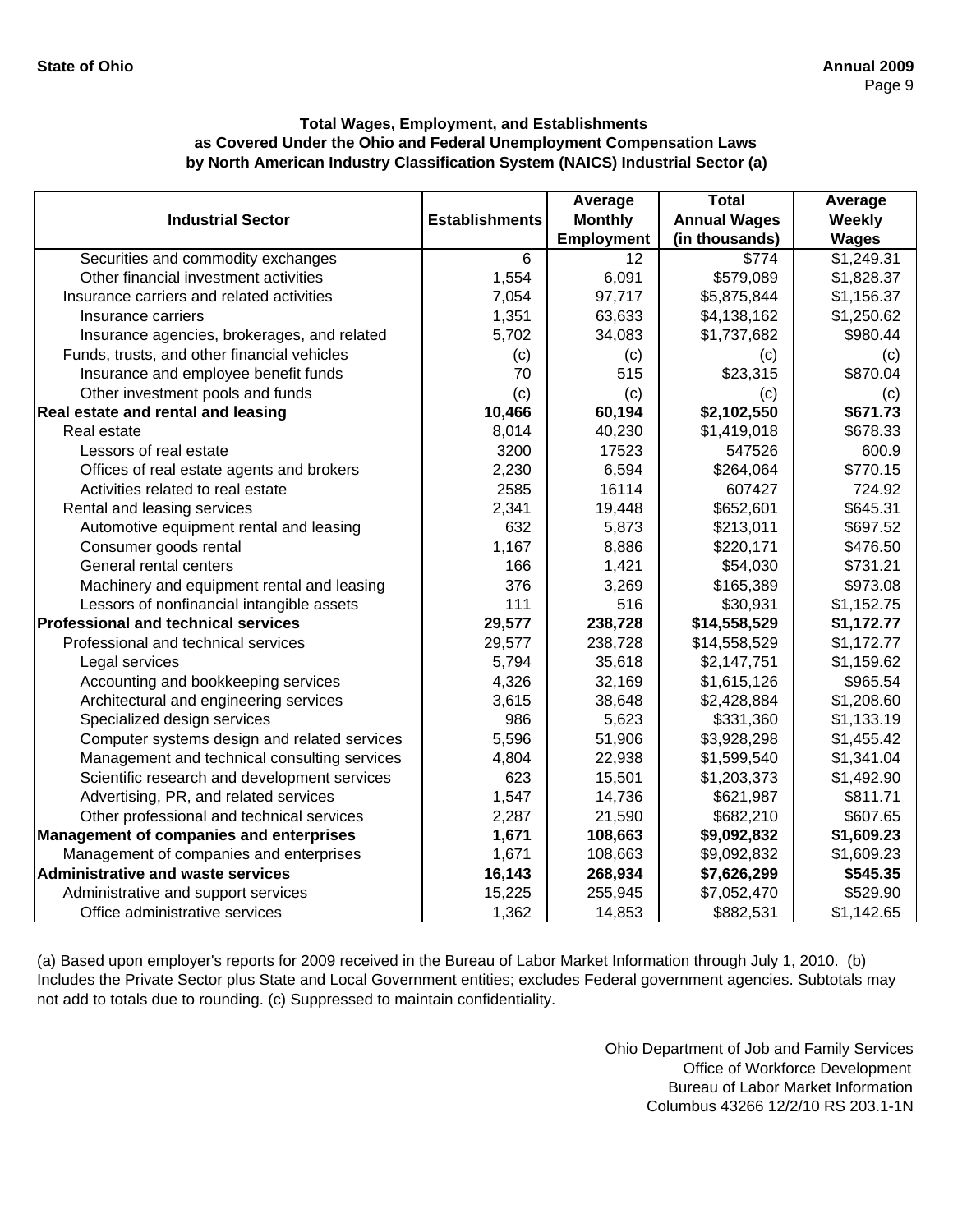|                                             |                       | Average           | <b>Total</b>        | Average      |
|---------------------------------------------|-----------------------|-------------------|---------------------|--------------|
| <b>Industrial Sector</b>                    | <b>Establishments</b> | <b>Monthly</b>    | <b>Annual Wages</b> | Weekly       |
|                                             |                       | <b>Employment</b> | (in thousands)      | <b>Wages</b> |
| Facilities support services                 | $\overline{97}$       | 3,333             | \$130,011           | \$750.04     |
| <b>Employment services</b>                  | 2,763                 | 102,398           | \$2,514,156         | \$472.17     |
| <b>Business support services</b>            | 1,276                 | 38,182            | \$1,175,464         | \$592.04     |
| Travel arrangement and reservation services | 696                   | 3,593             | \$119,138           | \$637.71     |
| Investigation and security services         | 902                   | 21,942            | \$531,701           | \$466.00     |
| Services to buildings and dwellings         | 7,353                 | 60,403            | \$1,300,976         | \$414.19     |
| Other support services                      | 778                   | 11,242            | \$398,493           | \$681.69     |
| Waste management and remediation services   | 919                   | 12,988            | \$573,829           | \$849.62     |
| Waste collection                            | 378                   | 4,284             | \$167,006           | \$749.75     |
| Waste treatment and disposal                | 173                   | 4,918             | \$250,784           | \$980.60     |
| Remediation and other waste services        | 368                   | 3,787             | \$156,039           | \$792.46     |
| <b>Educational services</b>                 | 2,863                 | 91,915            | \$3,007,464         | \$629.23     |
| <b>Educational services</b>                 | 2,863                 | 91,915            | \$3,007,464         | \$629.23     |
| Elementary and secondary schools            | 715                   | 39,160            | \$1,069,035         | \$524.98     |
| Junior colleges                             | 49                    | 3,351             | \$112,541           | \$645.85     |
| Colleges and universities                   | 158                   | 33,525            | \$1,423,983         | \$816.85     |
| Business, computer and management training  | 306                   | 2,641             | \$112,052           | \$815.87     |
| Technical and trade schools                 | 302                   | 3,305             | \$109,991           | \$639.94     |
| Other schools and instruction               | 1,047                 | 7,674             | \$111,309           | \$278.96     |
| Educational support services                | 286                   | 2,260             | \$68,553            | \$583.42     |
| <b>Health care and social assistance</b>    | 26,930                | 713,986           | \$28,201,631        | \$759.60     |
| Ambulatory health care services             | 18,722                | 233,477           | \$11,596,508        | \$955.17     |
| Offices of physicians                       | 6,969                 | 80,811            | \$6,217,482         | \$1,479.60   |
| Offices of dentists                         | 4,162                 | 30,249            | \$1,321,120         | \$839.88     |
| Offices of other health practitioners       | 4,479                 | 27,776            | \$985,949           | \$682.62     |
| Outpatient care centers                     | 1,082                 | 26,097            | \$1,156,787         | \$852.44     |
| Medical and diagnostic laboratories         | 653                   | 7,507             | \$347,826           | \$891.02     |
| Home health care services                   | 1,064                 | 48,660            | \$1,163,943         | \$460.00     |
| Other ambulatory health care services       | 313                   | 12,378            | \$403,401           | \$626.77     |
| Hospitals                                   | 229                   | 228,963           | \$10,734,886        | \$901.63     |
| General medical and surgical hospitals      | 192                   | 224,632           | \$10,567,178        | \$904.65     |
| Psychiatric and substance abuse hospitals   | 12                    | 1,423             | \$48,413            | \$654.31     |
| Other hospitals                             | 25                    | 2,908             | \$119,295           | \$788.94     |
| Nursing and residential care facilities     | 3,381                 | 167,424           | \$4,103,115         | \$471.29     |
| Nursing care facilities                     | 998                   | 105,128           | \$2,681,540         | \$490.52     |

(a) Based upon employer's reports for 2009 received in the Bureau of Labor Market Information through July 1, 2010. (b) Includes the Private Sector plus State and Local Government entities; excludes Federal government agencies. Subtotals may not add to totals due to rounding. (c) Suppressed to maintain confidentiality.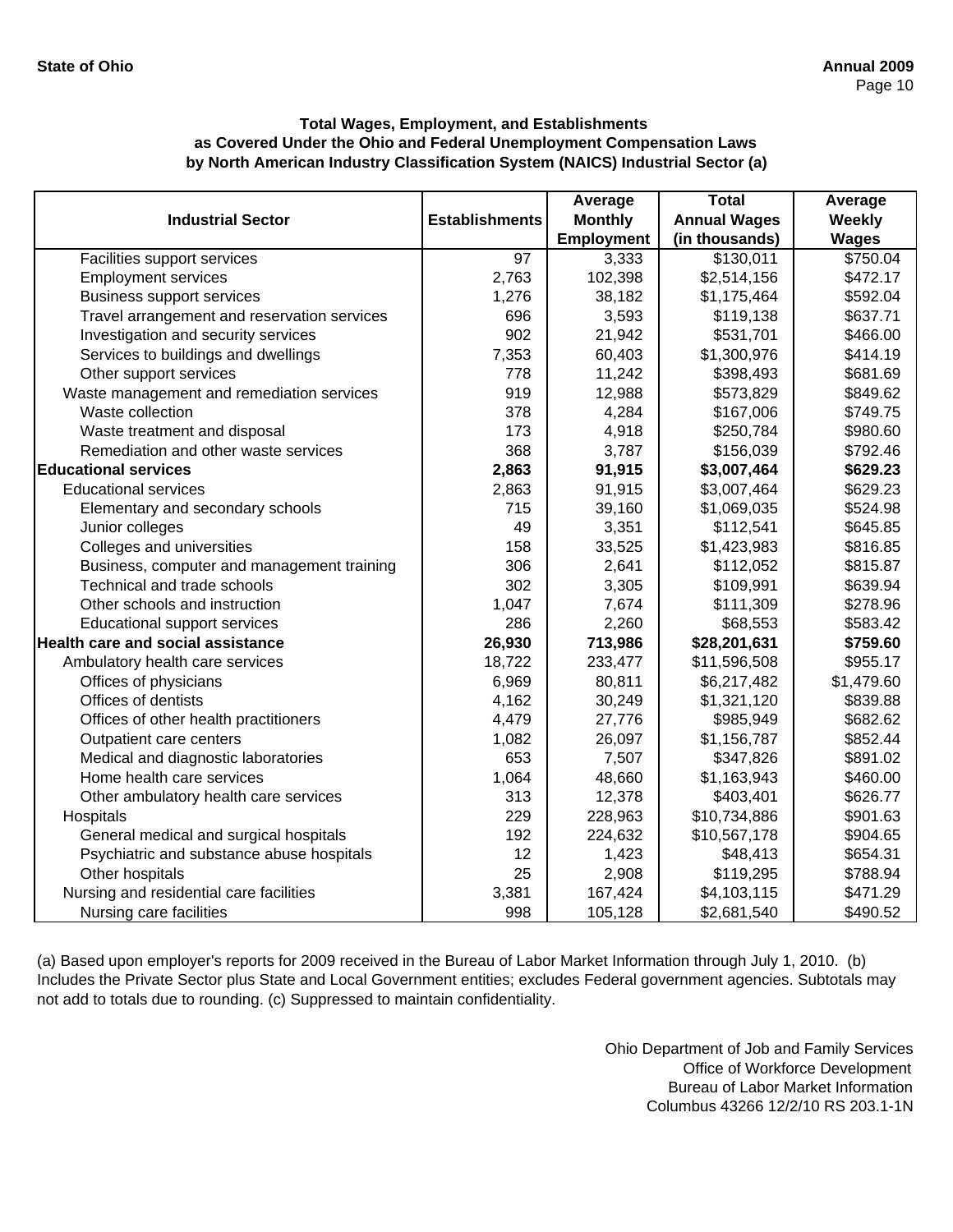|                                               |                       | Average        | <b>Total</b>        | Average      |
|-----------------------------------------------|-----------------------|----------------|---------------------|--------------|
| <b>Industrial Sector</b>                      | <b>Establishments</b> | <b>Monthly</b> | <b>Annual Wages</b> | Weekly       |
|                                               |                       | Employment     | (in thousands)      | <b>Wages</b> |
| Residential mental health facilities          | 1,465                 | 26,719         | \$615,158           | \$442.75     |
| Community care facilities for the elderly     | 658                   | 31,313         | \$697,589           | \$428.42     |
| Other residential care facilities             | 261                   | 4,264          | \$108,829           | \$490.77     |
| Social assistance                             | 4,598                 | 84,122         | \$1,767,122         | \$403.98     |
| Individual and family services                | 1,651                 | 40,096         | \$923,023           | \$442.71     |
| Emergency and other relief services           | 360                   | 4,920          | \$132,253           | \$516.94     |
| Vocational rehabilitation services            | 260                   | 9,196          | \$186,139           | \$389.27     |
| Child day care services                       | 2,327                 | 29,910         | \$525,706           | \$338.00     |
| Arts, entertainment, and recreation           | 3,759                 | 61,854         | \$1,723,932         | \$535.98     |
| Performing arts and spectator sports          | 897                   | 12,648         | \$901,044           | \$1,369.98   |
| Performing arts companies                     | 178                   | 2,834          | \$85,092            | \$577.38     |
| Spectator sports                              | 177                   | 4,643          | \$598,755           | \$2,479.75   |
| Promoters of performing arts and sports       | 253                   | 4,085          | \$173,279           | \$815.69     |
| Agents and managers for public figures        | 48                    | 317            | \$25,750            | \$1,560.88   |
| Independent artists, writers, and performers  | 241                   | 768            | \$18,167            | \$454.79     |
| Museums, historical sites, zoos, and parks    | 171                   | 5,540          | \$151,868           | \$527.15     |
| Amusements, gambling, and recreation          | 2,691                 | 43,666         | \$671,020           | \$295.52     |
| Amusement parks and arcades                   | 98                    | 5,216          | \$87,427            | \$322.31     |
| Gambling industries                           | 19                    | 162            | \$5,648             | \$670.08     |
| Other amusement and recreation industries     | 2,575                 | 38,288         | \$577,945           | \$290.29     |
| <b>Accommodation and food services</b>        | 22,987                | 414,139        | \$5,479,871         | \$254.46     |
| Accommodation                                 | 1,682                 | 32,455         | \$577,032           | \$341.90     |
| Traveler accommodation                        | 1,430                 | 30,747         | \$551,956           | \$345.23     |
| RV parks and recreational camps               | 199                   | 1,424          | \$20,599            | \$278.13     |
| Rooming and boarding houses                   | 53                    | 284            | \$4,477             | \$302.79     |
| Food services and drinking places             | 21,306                | 381,683        | \$4,902,840         | \$247.02     |
| Full-service restaurants                      | 6,623                 | 169,457        | \$2,365,065         | \$268.40     |
| Limited-service eating places                 | 10,958                | 184,397        | \$2,169,512         | \$226.25     |
| Special food services                         | 915                   | 13,087         | \$205,607           | \$302.13     |
| Drinking places (alcoholic beverages)         | 2,811                 | 14,743         | \$162,655           | \$212.17     |
| Other services (except public administration) | 25,515                | 164,762        | \$4,040,384,605     | \$471.59     |
| Repair and maintenance                        | 7,977                 | 41,420         | \$1,394,803         | \$647.60     |
| Automotive repair and maintenance             | 5,923                 | 29,785         | \$904,616           | \$584.06     |
| Electronic equipment repair and maintenance   | 457                   | 2,699          | \$125,515           | \$894.40     |
| Commercial machinery repair and maintenance   | 1,063                 | 6,898          | \$305,417           | \$851.52     |

(a) Based upon employer's reports for 2009 received in the Bureau of Labor Market Information through July 1, 2010. (b) Includes the Private Sector plus State and Local Government entities; excludes Federal government agencies. Subtotals may not add to totals due to rounding. (c) Suppressed to maintain confidentiality.